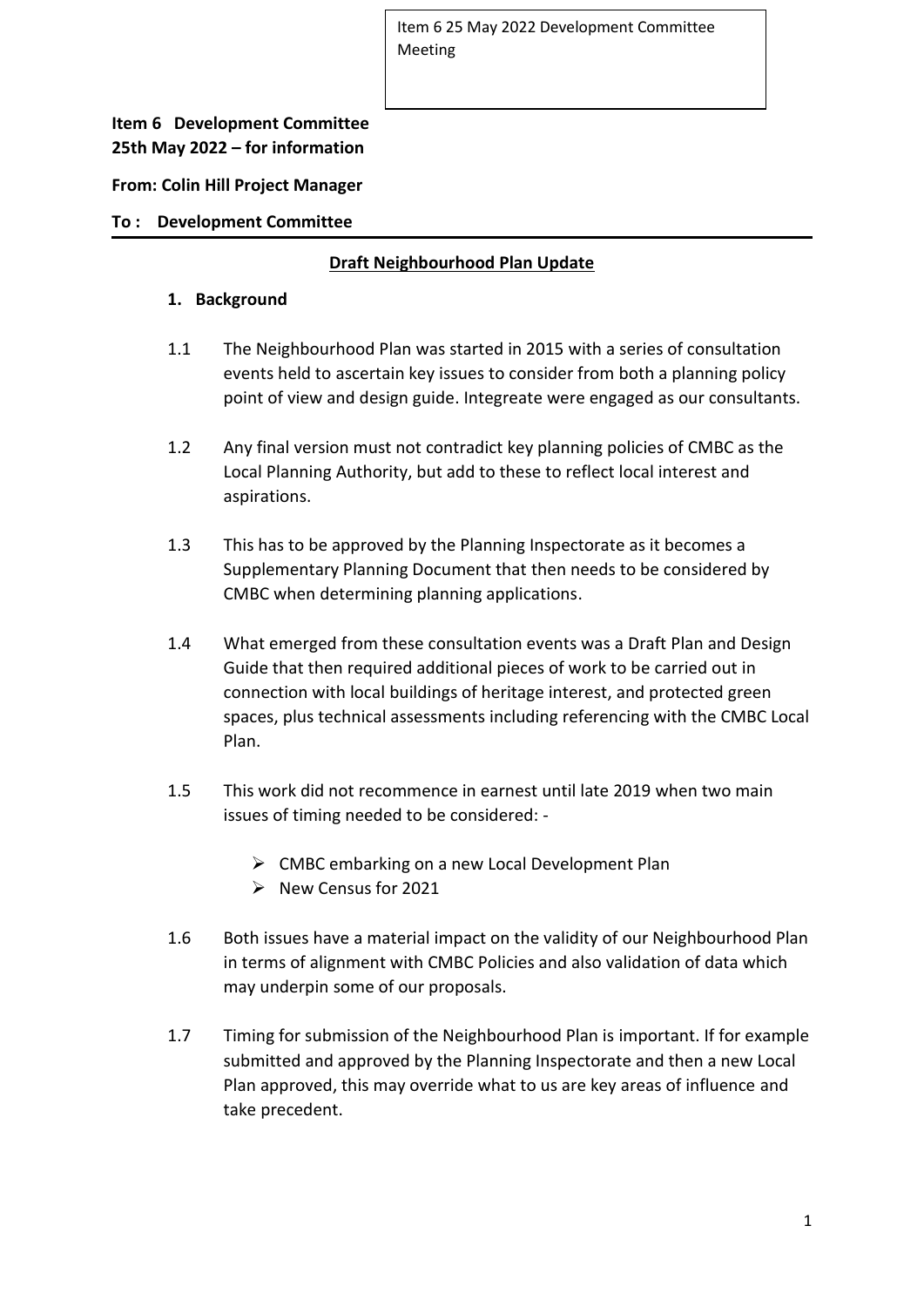# 1.8 Given our

knowledge of CMBC taking forward a new Local Plan and a 2021 Census, it was necessary to align when we would take forward the next steps to update data and referencing to the new Local Plan.

- 1.9 To better inform local housing need a Housing Needs Assessment was commissioned which will supplement our evidence base.
- 1.10 During this intervening period, Members wished to include a register of Local Heritage Buildings so that this an additional consideration for planners when dealing with buildings that we feel have significant local heritage characteristics but are not formally listed.
- 1.11 Such a register requires each entry to be accompanied by a statement supporting why it should be included. A process of categorisation was devised to determine which buildings/areas/groups were felt of sufficient importance to include, and in doing so, help influence such buildings and or character to remain and keep the "identity" of Todmorden.
- 1.12 In many cases individual properties not formally listed have similar characteristics and or may form part of what are felt to be historic groupings.
- 1.13 The extent of local knowledge of Members after applying selection criteria, reduced the list down to 177 properties/areas/ groups that have now required photographing and their history researching.
- 1.14 This has just been completed and now needs to be reformatted for Integreate to put into the plan which will now require plotting on supporting maps. What will be included in the final document will be guided by Integreate using their wider knowledge of what is likely to be acceptable to both the Local Planning Authority and or Inspectorate.
- 1.15 Members also took the opportunity to revisit the text of both the Draft Neighbourhood Plan and the Design Guide. Integreate have updated the plan but need to update the Design Guide.

# **2 Current Status**

- 2.1 CMBC have advised that depending upon the turnaround of documents following consultation this summer , they expect to adopt the Local Plan in October/November 2022.
- 2.2 Reference to the Govt website indicates Census Data will be published this summer.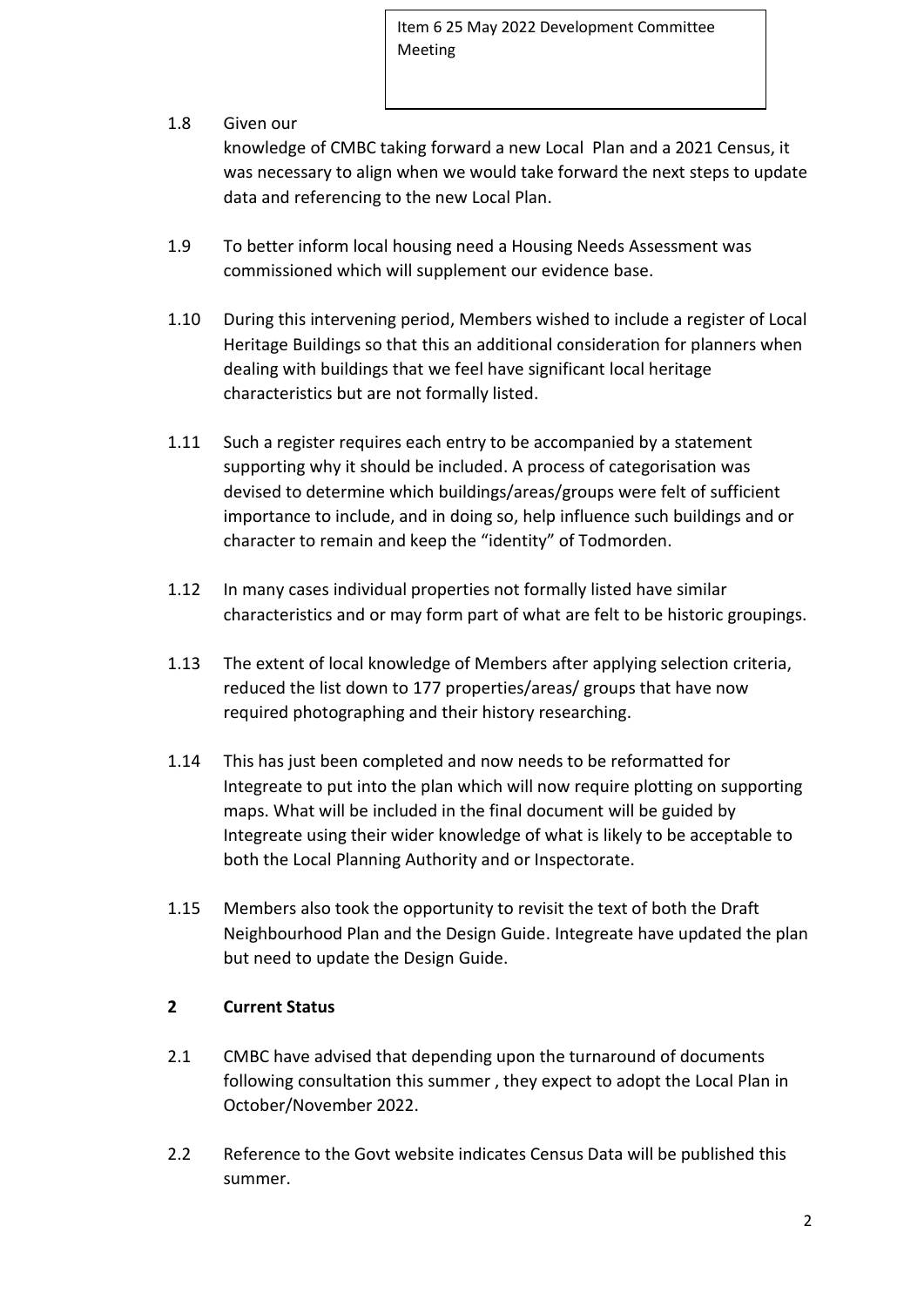- 2.3 As each of these significant issues fall into place, the Draft Neighbourhood Plan will be updated by Integreate to check and align our policies with those then detailed in the Local Plan and to update all of the datasets and charts currently referenced to the then 2011 Census.
- 2.4 The Draft Neighbourhood Plan also need to be updated to reflect the Town Deals Fund projects and to ensure do not contradict with what is being proposed. This work will be carried out by the Project Manager.
- 2.5 Whilst this is being progressed work will now be commenced by the Project Manager to identify Green Spaces for inclusion in the plan, to now specifically include Denis's Field given the recent Planning Inspectorate decision to not allow this site to be bought forward for Development on this.
- 2.5 Work is required to align now any green spaces also with sites now designated for development in the Local Plan. The project Manager will lead on this.

## **3. Green Spaces**

- 3.1 Local Green Space is a designation contained in the National Planning Policy Framework (NPPF, July 2021, [https://www.gov.uk/government/publications/national-planning-policy](https://www.gov.uk/government/publications/national-planning-policy-%20%20%20%20%20%20%20%20%09framework-)[framework-](https://www.gov.uk/government/publications/national-planning-policy-%20%20%20%20%20%20%20%20%09framework-)
- 3.2 National planning policy for the designation and development management of Local Green Spaces is set out in paragraphs 101 to 103 of the NPPF: 101. The designation of land as Local Green Space through local and neighbourhood plans allows communities to identify and protect green areas of particular importance to them.
- 3.3 Designating land as Local Green Space should be consistent with the local planning of sustainable development and complement investment in sufficient homes, jobs, and other essential services.
- 3.4 Local Green Spaces should only be designated when a plan is prepared or updated and be capable of enduring beyond the end of the plan period.
- 3.5 The Local Green Space designation should only be used where the green space is:
	- a) in reasonably close proximity to the community it serves;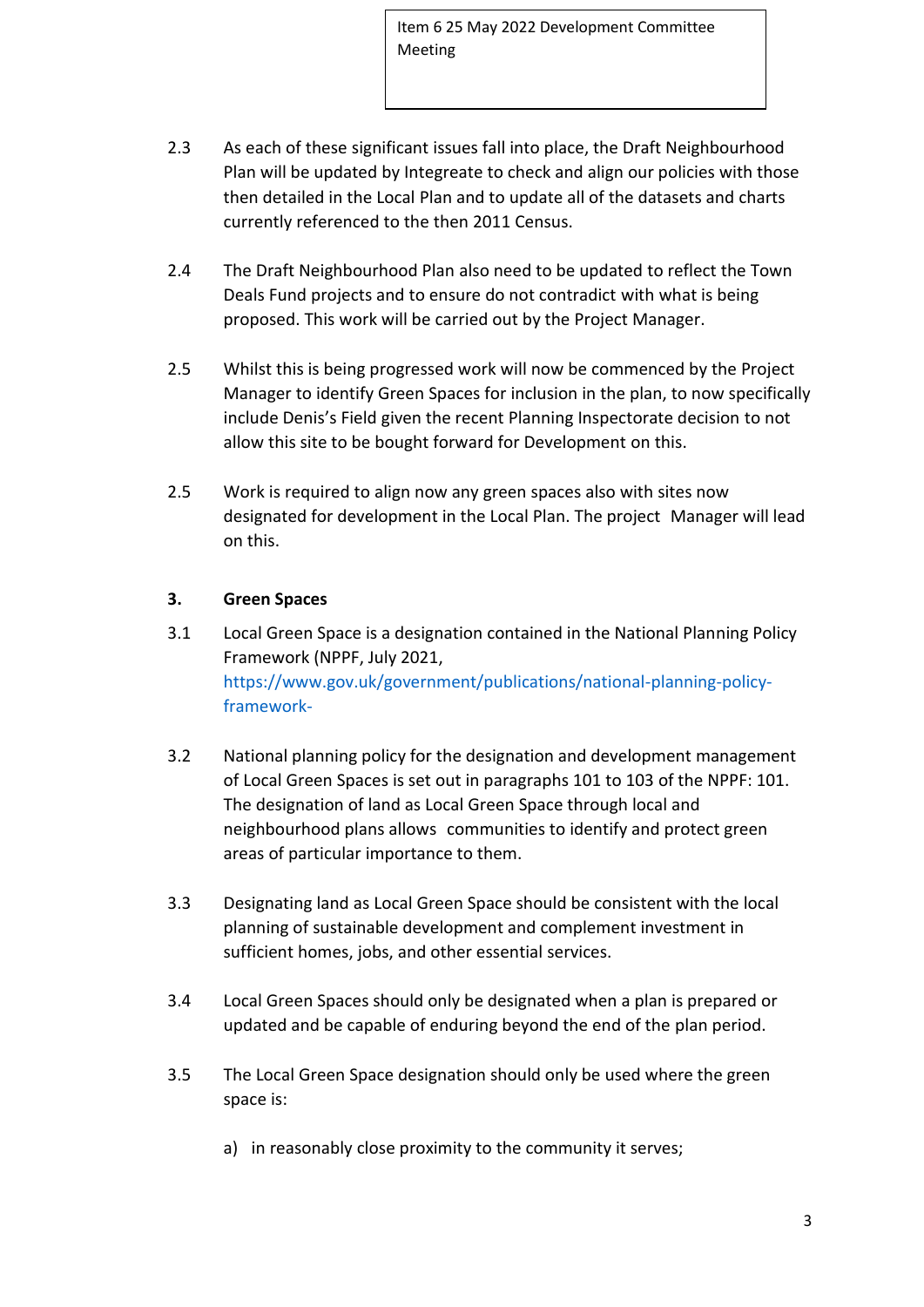b) demonstrably

special to a local community and holds a particular local significance, for example because of its beauty, historic significance, recreational value (including as a playing field), tranquillity or richness of its wildlife; and

- c) local in character and is not an extensive tract of land.
- 3.6 Policies for managing development within a Local Green Space should be consistent with those for Green Belts.

# **4. Consultation**

- 4.1 Given the long period that has lapsed since this was first compiled, it will be necessary to consult with the public again in order to understand whether any of the key priorities have changed and to reflect on any changes necessary.
- 4.1 This consultation will not be about wholesale changes, but about refinement with documents ready for viewing by the public to consider and comment on.
- 4.2 We are not expecting significant change unless the Local Development Plan Policies materially impact, priorities have substantially shifted and or underlying data informs a different direction.

## **5. Budget**

- 5.1 Whilst there remains several up front costs already met to take to submission stage, the updating of Policy referencing, review of Census Data and inclusion of a substantive Register of Buildings of Local Heritage Interest are all additional pieces of work.
- 5.2 The need to hold a further public consultation event(s) is also additional work.
- 5.3 Fee quotes have been obtained as follows: -

| • Updating Plan      | £1,600                                  |  |  |  |  |  |  |
|----------------------|-----------------------------------------|--|--|--|--|--|--|
| • Consultation event | £1,400 including materials and updating |  |  |  |  |  |  |
|                      | plan                                    |  |  |  |  |  |  |
|                      |                                         |  |  |  |  |  |  |

Two subsequent events  $\qquad 21.600$  (if required- localised ones were not well supported in the past).